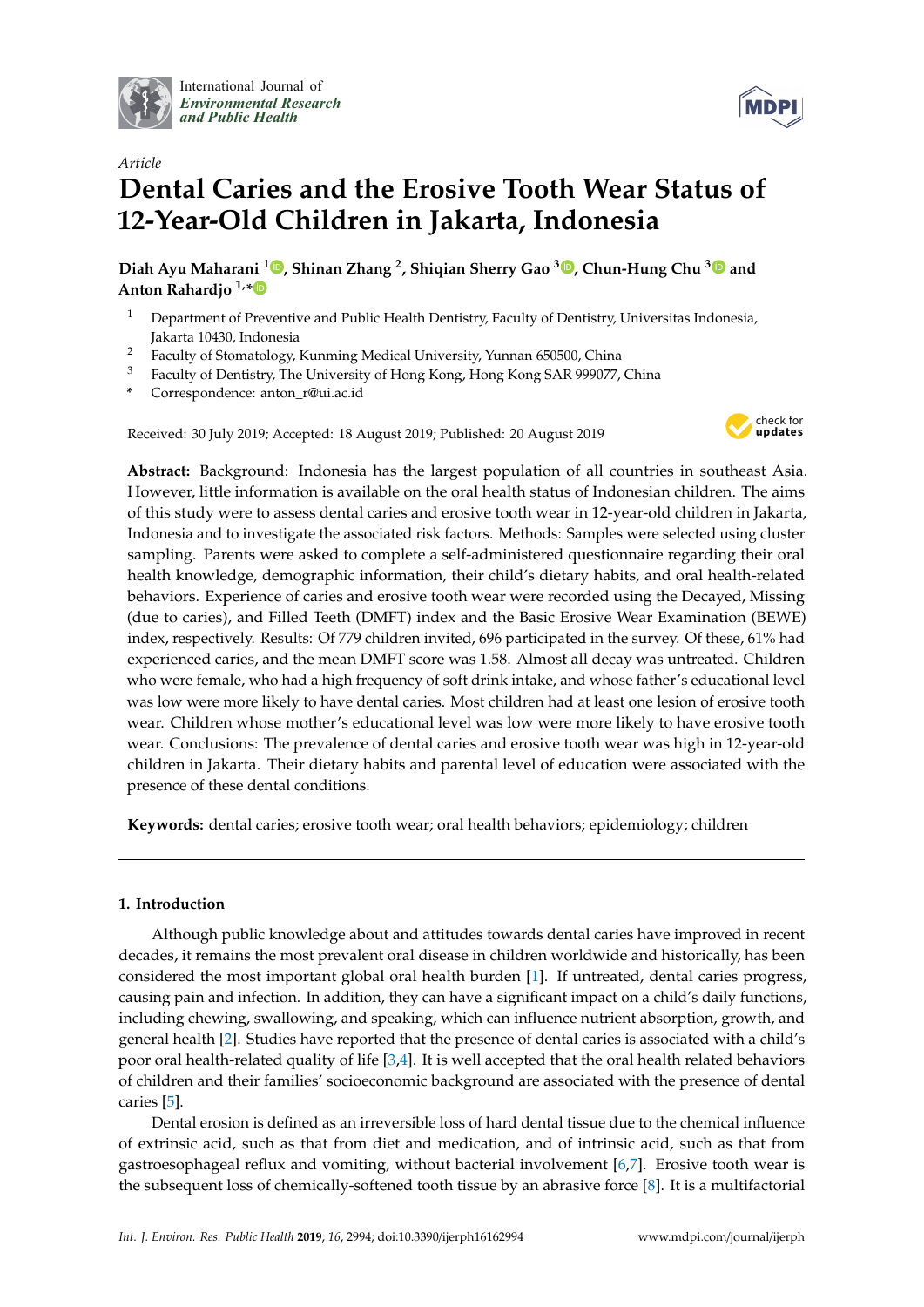condition involving the interplay of various chemical, biological, and behavioral factors. The erosive potential depends on chemical factors, including pH, titratable acidity, mineral content, and the calcium-chelating properties of the dental tissue. Biological factors, such as saliva, the acquired pellicle, tooth structure, and the position of a tooth in relation to the soft tissues and tongue, are associated with the pathogenesis of erosive tooth wear. Furthermore, behavioral factors, including eating and drinking habits, excessive oral hygiene, and emotional disorders, are predisposing factors for erosive dental wear [\[9\]](#page-8-0).

Indonesia has the largest population of all countries in southeast Asia, and it is the fourth largest country in the world in terms of population. It consists of more than 1300 ethnic groups [\[10\]](#page-8-1). Jakarta, as the capital city of Indonesia, has a heterogeneous population comprising numerous ethnicities and socioeconomic strata and is representative of the Indonesian population [\[11\]](#page-8-2). The epidemiological examination of oral health status in a representative sample is important for monitoring the prevalence and severity of oral diseases and to plan and provide preventive measures as early as possible. World Health Organization (WHO) guidelines have recommended that an epidemiological survey should assess the oral health status of school children at 12 years of age [\[12\]](#page-8-3), as all permanent teeth, except for third molars, should have erupted by this age [\[13](#page-8-4)[,14\]](#page-8-5). However, little attention has been paid to the oral health status of children in Indonesia, on which there is limited data available in the literature [\[15–](#page-8-6)[18\]](#page-8-7). Based on the background detailed above, the aims of this study were to assess dental caries and the erosive tooth wear status of 12-year-old children in Jakarta, Indonesia and to investigate the risk factors associated with dental caries and erosive tooth wear in these children.

# **2. Materials and Methods**

The present study was performed in Jakarta, Indonesia in 2016. Ethics approval was obtained from the Ethics Review Board of the Faculty of Dentistry at Universitas Indonesia (6/Ethical Approval/FKGUI/VIII/2016). This study was reported according to the Strengthening the Reporting of Observational Studies in Epidemiology (STROBE) statement [\[19\]](#page-8-8).

Sample size estimation was performed with reference to a previous survey of school children in Jakarta, which reported that the prevalence of decayed, missing, and filled teeth in 12-year-old children was 84% [\[20\]](#page-8-9). The marginal error of the estimate was set at  $\leq 3$ %. With a two-sided confidence level (CI) of 95%, the computed minimum sample size was 574. Assuming a response rate of 85%, the number of participants to be invited needed to be at least 675. A cluster sampling method was used to select 32 schools from a list of secondary schools according to the population distribution of six geographical regions in Jakarta. This method resulted in the random selection of four schools in central Jakarta (95 children), six schools in west Jakarta (128 children), six schools in south Jakarta (134 children), eight schools in east Jakarta (186 children), seven schools in north Jakarta (126 children), and one school in the Thousand Islands (27 children), all of which agreed to participate. Children in these schools who were 12 years old were invited to join the study. Any children who did not cooperate with the oral health examination or who had severe general health problems were excluded. Written informed consent was obtained from the children's parents.

Research assistants visited each school prior to the day of the examination to discuss the protocol with teachers and deliver the questionnaires to parents. A self-administered questionnaire, which has been used in a previous study, was used in this survey [\[21\]](#page-8-10). The questionnaire consisted of three sections: (1) information on the child's demographic background (gender, age, and place of birth); (2) oral health-related behaviors, such as the frequency of tooth brushing and dietary habits (frequency of intake of soft drinks, citrus drinks, fruit juice, chewing gum, and vitamin C supplement drinks); and (3) parental oral health knowledge. To assess the oral health knowledge of parents, 21 multiple choice questions on the causes and prevention of oral health diseases were included in the questionnaire Supplementary File S1. Each correct answer was given a score of 1, and an incorrect answer or "don't know" was given a score of 0. Therefore, the total score for parents' dental knowledge ranged between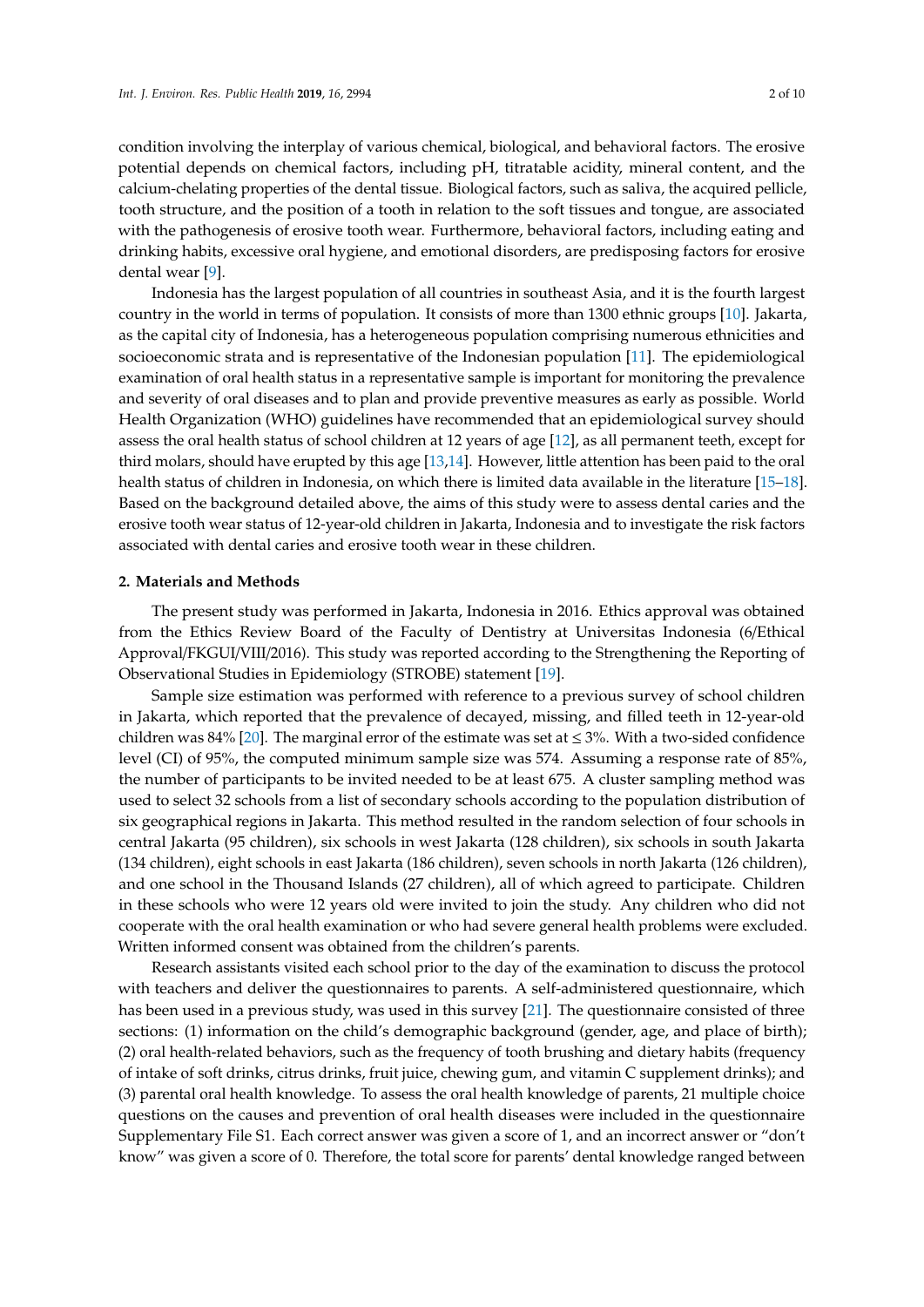0 and 21. Total scores were categorized into three groups representing parents' dental knowledge: low (a score of  $0-7$ ), middle (a score of  $8-14$ ), and high (a score of  $15-21$ ).

The clinical examination was performed by a trained and calibrated dentist using a ball-ended Community Periodontal Index probe and disposable dental mirror attached to an intraoral light-emitting diode light. Duplicate examinations were performed on 10% of the children in each school visit. The kappa statistic was used to assess intra-examiner reproducibility. A diagnosis of dental caries in permanent teeth was made according to the criteria recommended by the WHO [\[12\]](#page-8-3). Caries were diagnosed when a lesion had an unmistakable cavity, a detectably softened floor or wall, or undermined enamel. The Decayed, Missing (due to caries), and Filled Teeth (DMFT) index was used to record caries in children's permanent dentition. The Basic Erosive Wear Examination (BEWE) criterion was used to assess dental erosion status [\[22\]](#page-8-11). The buccal, lingual, and occlusal/incisal surfaces of all permanent teeth were examined. The severity of erosive tooth wear was recorded at four levels: (1) a score of "0" = no erosive tooth wear, (2) a score of "1" = initial loss of surface texture, (3) a score of "2" = distinct defect with hard tissue loss over < 50% of the surface area (dentine often involved), and (4) a score of "3" = hard tissue loss over  $\geq$  50% of the surface area (dentine often involved). The surface with the highest BEWE score in a sextant was recorded to represent the entire sextant.

Data from clinical examinations and questionnaires were entered into Excel files by two investigators. Data cleaning was performed prior to analysis. Data analysis was performed using Statistical Package for the Social Sciences, version 20 (IBM Corp., Inc., Chicago, IL, USA). Descriptive analysis was performed to determine the prevalence of dental caries and erosive tooth wear in participants. The chi-square test was used to assess the relationship between independent variables and the presence of dental caries and erosive tooth wear. Logistic regression analysis using a backward stepwise procedure was performed to evaluate the risk factors for dental caries and erosive tooth wear. The level of statistical significance for all tests was set at 0.05.

## **3. Results**

A total of 779 children from 32 schools were invited to participate in the study. Of these, 83 failed to complete the questionnaire or the dental examination. Therefore, 696 children were included in the study. The response rate was  $89\%$ , of which  $43\%$  were male ( $n = 300$ ), and the kappa values for intra-agreement assessment of dental caries and erosive tooth wear were 0.90 and 0.87, respectively.

## *3.1. Dental Caries Status*

Children's caries experience, assessed using the DMFT index  $(\pm SD)$ , was  $1.58 \pm 2.03$  (Table [1\)](#page-2-0). Untreated decayed teeth (DT) contributed to 93% of the DMFT score (mean DT =  $1.52 \pm 1.99$ ). Girls had a higher DMFT score than boys (1.70  $\pm$  2.06 compared with 1.44  $\pm$  1.98,  $p = 0.016$ ). Girls also had more untreated DT than boys (1.60  $\pm$  2.02 compared with 1.40  $\pm$  1.96,  $p = 0.044$ ). The proportion of children who had experienced dental caries (DMFT > 0) was 61% (*n* = 423). Among these, 263 (38%) had a low level of caries (DMFT score = 1 or 2), 99 (14%) had a moderate level of caries (DMFT score = 3 or 4), 36 (5%) had a high level of caries (DMFT score = 5 or 6), and 25 (4%) had a very high level of caries (DMFT score > 6) based on WHO criteria. The chi-square test revealed that gender; frequency of intake of soft drinks, citrus drinks, and chewing gum; and parental level of education were associated with the prevalence of dental caries (Table [2\)](#page-3-0).

<span id="page-2-0"></span>

| Table 1. Caries experience measured by Decayed, Missing (due to caries), and Filled Teeth (DMFT) index. |  |  |  |
|---------------------------------------------------------------------------------------------------------|--|--|--|
|---------------------------------------------------------------------------------------------------------|--|--|--|

| <b>DMFT</b>                      | Mean $\pm$ SD   |
|----------------------------------|-----------------|
| Caries experience (DMFT)         | $1.58 \pm 2.03$ |
| Decayed teeth (DT)               | $1.52 \pm 1.99$ |
| Missing teeth due to caries (MT) | $0.01 \pm 0.11$ |
| Filled teeth (FT)                | $0.06 \pm 0.32$ |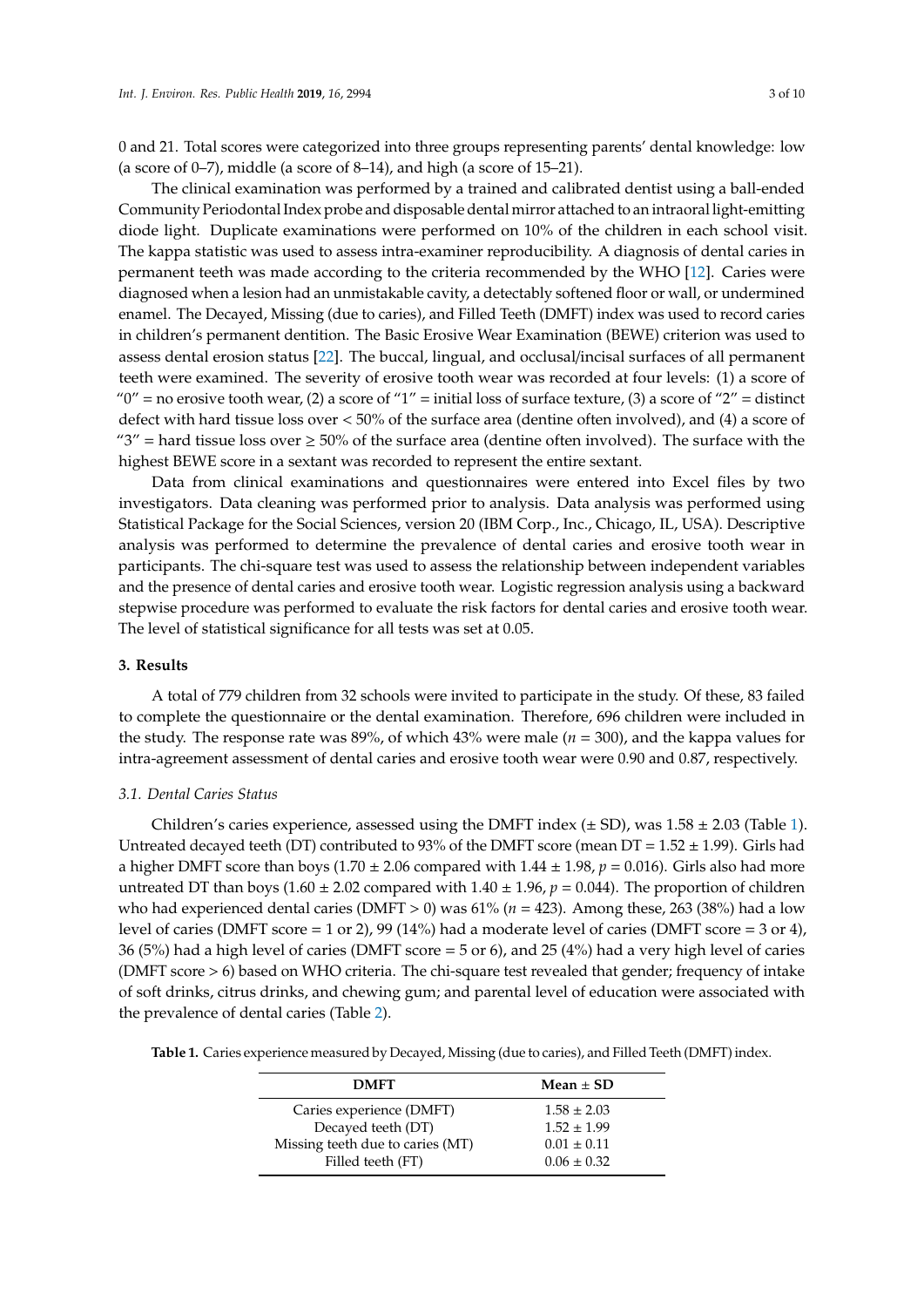<span id="page-3-0"></span>

| Variable (n)                                                                                                           | $Mean \pm SD$ DMFT                              | DMFT $> 0(n, %$                   | $p$ -Value <sup>#</sup> |
|------------------------------------------------------------------------------------------------------------------------|-------------------------------------------------|-----------------------------------|-------------------------|
| Gender (696)<br>Female (396)<br>Male (300)                                                                             | $1.7 \pm 2.1$<br>$1.4 \pm 1.9$                  | 256 (65%)<br>167 (56%)            | $0.010*$                |
| Place of birth (696)<br>Jakarta (552)<br>Not Jakarta (144)                                                             | $1.6 \pm 2.0$<br>$1.7 \pm 2.1$                  | 336 (61%)<br>87 (60%)             | 0.497                   |
| Frequency of soft drinks (696)<br>At least once per week (185)<br>Less than once per week (511)                        | $2.1 \pm 2.2$<br>$1.4 \pm 1.9$                  | 134 (72%)<br>289 (57%)            | $0.001*$                |
| Frequency of citrus tea/drinks containing lemon (696)<br>At least once per week (415)<br>Less than once per week (281) | $1.7 \pm 2.1$<br>$1.4 \pm 1.9$                  | 264 (64%)<br>159 (57%)            | $0.037*$                |
| Frequency of fruit juice (696)<br>At least once per week (444)<br>Less than once per week (252)                        | $1.6 \pm 1.9$<br>$1.6 \pm 2.1$                  | 264 (59%)<br>159(63%)             | 0.522                   |
| Frequency of chewing gum (696)<br>At least once per week (251)<br>Less than once per week (445)                        | $1.8 \pm 2.2$<br>$1.5 \pm 1.9$                  | 167(67%)<br>256 (58%)             | $0.012*$                |
| Frequency of vitamin C supplement drinks (696)<br>At least once per week (268)<br>Less than once per week (428)        | $1.6 \pm 2.1$<br>$1.6 \pm 2.0$                  | 160 (60%)<br>263 (61%)            | 0.352                   |
| Frequency of tooth brushing (696)<br>At least once a day (79)<br>Twice or more (617)                                   | $1.5 \pm 1.8$<br>$1.6 \pm 2.1$                  | 46 (58%)<br>377 (61%)             | 0.353                   |
| Caregiver (696)<br>Parents (653)<br>Others (43)                                                                        | $1.6 \pm 2.1$<br>$1.4 \pm 1.6$                  | 396 (61%)<br>27(63%)              | 0.457                   |
| Education of father (696)<br>Primary or lower (73)<br>Secondary (462)<br>Tertiary or higher (161)                      | $2.2 \pm 2.3$<br>$1.6 \pm 2.1$<br>$1.2 \pm 1.7$ | 53 (73%)<br>288 (62%)<br>82 (51%) | $0.004*$                |
| Education of mother (696)<br>Primary or lower (99)<br>Secondary (469)<br>Tertiary or higher (128)                      | $1.8 \pm 1.9$<br>$1.6 \pm 2.1$<br>$1.2 \pm 1.9$ | 66 (67%)<br>291 (62%)<br>66 (52%) | $0.042*$                |
| Parental dental knowledge (696)<br>Low $(66)$<br>Middle (497)<br>High (133)                                            | $1.8 \pm 2.2$<br>$1.7 \pm 2.1$<br>$1.1 \pm 1.6$ | 42 (64%)<br>311 (63%)<br>70 (53%) | 0.100                   |
| Erosive tooth wear experience (696)<br>No(31)<br>Yes (665)                                                             | $1.2 \pm 1.4$<br>$1.6 \pm 2.1$                  | 17(55%)<br>406 (61%)              | 0.614                   |

**Table 2.** Mean DMFT and caries prevalence according to selected variables.

# Chi-square test. \* *p*-value < 0.05. DMFT, Decayed, Missing, Filled (due to caries) Teeth.

The results of logistic regression analysis revealed that the prevalence of dental caries was significantly associated with gender (odds ratio (OR): 1.528, 95% CI: 1.116–2.092, *p* = 0.008), frequency of soft drink intake (OR: 1.980, 95% CI: 1.365–2.871, *p* < 0.001), and fathers' educational level (OR: 2.431, 95% CI: 1.322–4.471, *p* = 0.004; OR: 1.597, 95% CI: 1.105–2.308, *p* = 0.013; Table [3\)](#page-4-0).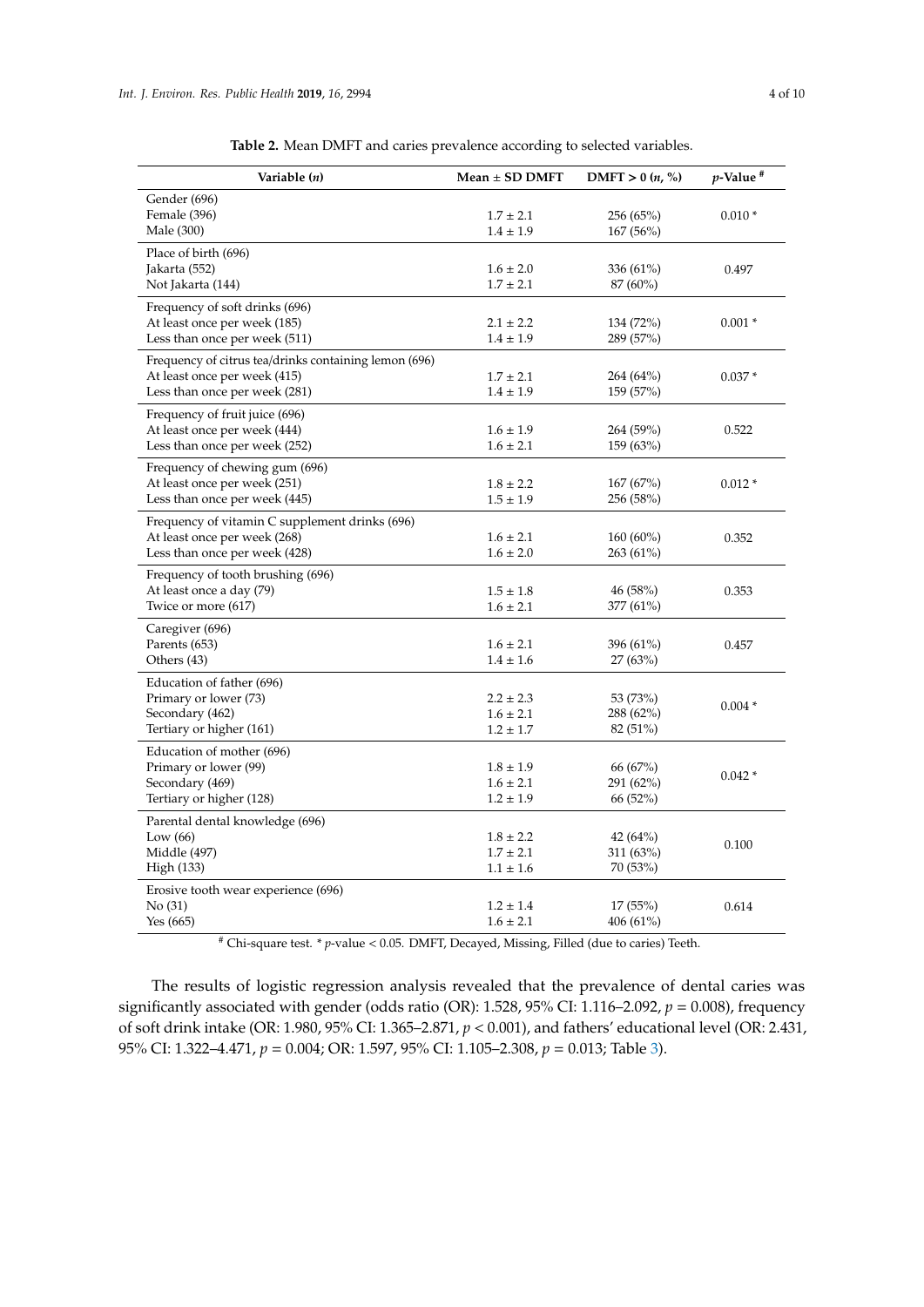| Variable                                                                        | <b>Odds Ratio</b> | 95% CI                     | <i>p</i> -Value |
|---------------------------------------------------------------------------------|-------------------|----------------------------|-----------------|
| Gender<br>Female<br>Male $#$                                                    | 1.528             | 1.116-2.092                | 0.008           |
| Education of father<br>Primary or below<br>Secondary<br>Tertiary or above #     | 2.4311.597        | 1.322-4.471<br>1.105-2.308 | 0.004<br>0.013  |
| Frequency of soft drinks<br>At least once per week<br>Less than once per week # | 1.980             | 1.365-2.871                | 0.001           |

<span id="page-4-0"></span>**Table 3.** Results of logistic regression of the association between caries prevalence and explanatory variables among children in Jakarta (*n* = 696).

# Reference group; DMFT, Decayed, Missing, Filled (due to caries) Teeth; CI, confidence interval.

## *3.2. Dental Erosion Status*

A total of 665 children (289 boys and 376 girls) had at least one erosive lesion. The prevalence of dental erosion was 96%. Most children (86%, 599/696) presented with a distinct defect with hard tissue loss of < 50% of the surface area (BEWE score = 2), and none had severe erosive tooth wear (BEWE score = 3, Table [4\)](#page-4-1). The chi-square test results indicated that the frequency of soft drink intake, parental educational level, and parental dental knowledge were significantly associated with the presence of erosive tooth wear (Table [5\)](#page-5-0). The results of logistic regression analysis are presented in Table [6.](#page-5-1) Children whose mothers' educational level was low (OR: 14.303, 95% CI: 1.867–109.564, *p* = 0.010; OR: 6.066, 95% CI: 2.829–13.005, *p* < 0.001) were more likely to have erosive tooth wear.

**Table 4.** Prevalence and severity of erosive tooth wear.

<span id="page-4-1"></span>

|        |     | Prevalence |        |            | <b>Highest BEWE Score</b> |          |
|--------|-----|------------|--------|------------|---------------------------|----------|
| Gender | n   | (BEWE > 0) |        |            |                           | з        |
| Male   | 300 | 289 (96%)  | 11(4%) | 38(13%)    | 251(84%)                  | $0(0\%)$ |
| Female | 396 | 376 (95%)  | 20(5%) | 28(7%)     | 348 (88%)                 | $0(0\%)$ |
| Total  | 696 | 665 (96%)  | 31(5%) | $66(10\%)$ | 599 (86%)                 | $0(0\%)$ |

BEWE, Basic Erosive Wear Examination.

| <b>Table 5.</b> Erosive tooth wear and studied variables. |
|-----------------------------------------------------------|
|-----------------------------------------------------------|

| Variable (n)                                          | <b>BEWE</b> $> 0$ ( <i>n</i> , %) | $p$ -Value $*$ |
|-------------------------------------------------------|-----------------------------------|----------------|
| Gender (696)                                          |                                   |                |
| Girls (396)                                           | 376 (95%)                         | 0.381          |
| Boys (300)                                            | 289 (96%)                         |                |
| Place of birth (696)                                  |                                   |                |
| Jakarta (552)                                         | 529 (96%)                         | 0.472          |
| Not Jakarta (144)                                     | 136 (94%)                         |                |
| Frequency of soft drinks (696)                        |                                   |                |
| At least once per week (185)                          | 182 (98%)                         | $0.029*$       |
| Less than once per week (511)                         | 483 (95%)                         |                |
| Frequency of citrus tea/drinks containing lemon (696) |                                   |                |
| At least once per week (415)                          | 401 (97%)                         | 0.093          |
| Less than once per week (281)                         | 264 (94%)                         |                |
| Frequency of fruit juice (696)                        |                                   |                |
| At least once per week (444)                          | 424 (96%)                         | 0.932          |
| Less than once per week (252)                         | 241 (96%)                         |                |
| Frequency of chewing gum (696)                        |                                   |                |
| At least once per week (251)                          | 242 (96%)                         | 0.404          |
| Less than once per week (445)                         | 423 (95%)                         |                |
|                                                       |                                   |                |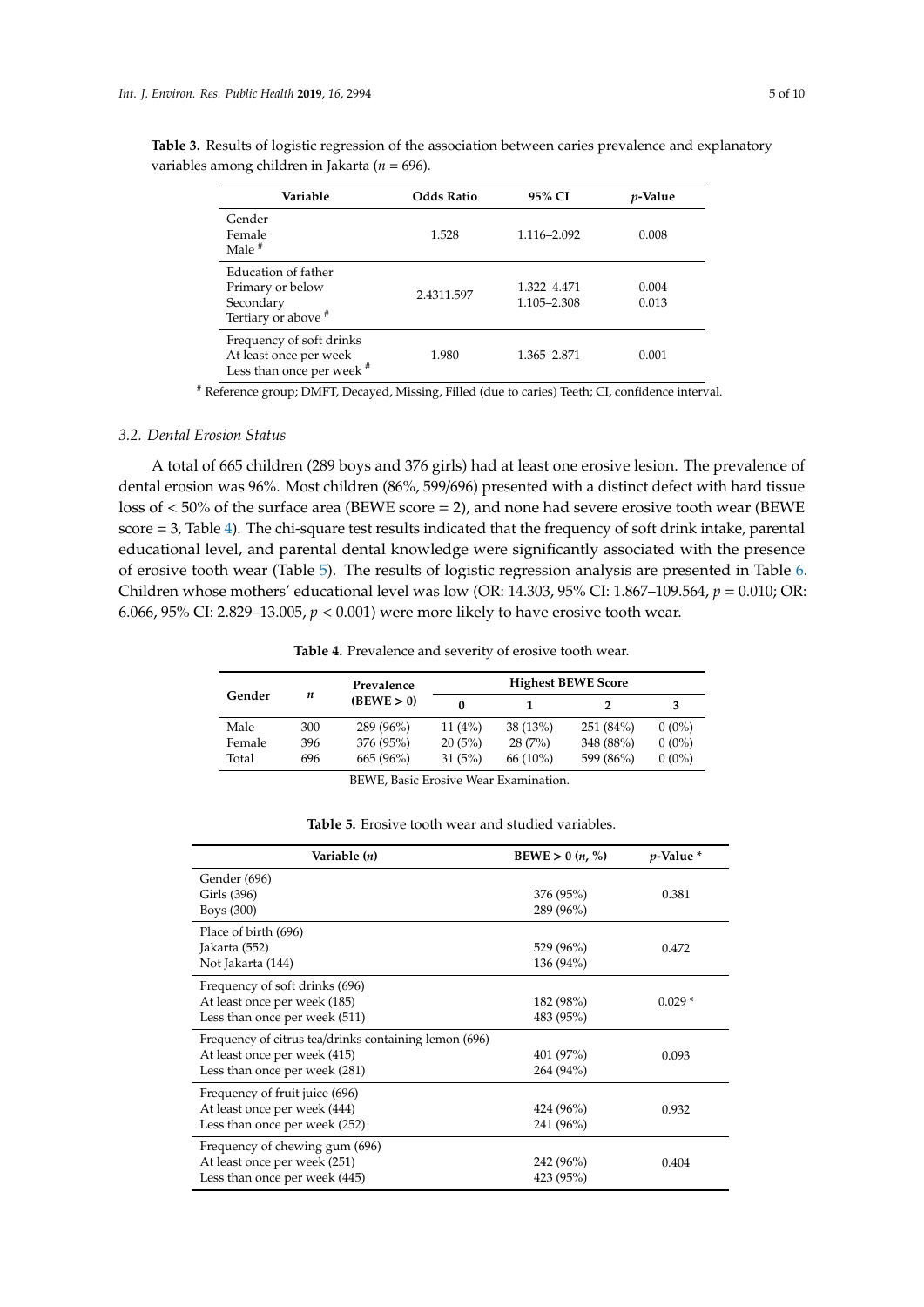<span id="page-5-0"></span>

| Variable (n)                                   | $BEWE > 0$ $(n, %)$ | $p$ -Value $*$ |
|------------------------------------------------|---------------------|----------------|
| Frequency of vitamin C supplement drinks (696) |                     |                |
| At least once per week (268)                   | 257 (96%)           | 0.724          |
| Less than once per week (428)                  | 408 (95%)           |                |
| Frequency of tooth brushing (696)              |                     |                |
| At least once a day (79)                       | 75 (95%)            | 0.780          |
| Twice or more (617)                            | 590 (96%)           |                |
| Caregiver (696)                                |                     |                |
| Parents (653)                                  | $624(96\%)$         | 0.948          |
| Others (43)                                    | 41 (95%)            |                |
| Education of father (696)                      |                     |                |
| Primary or lower (73)                          | 72 (99%)            | $0.001*$       |
| Secondary (462)                                | 452 (98%)           |                |
| Tertiary or higher (161)                       | 141 (88%)           |                |
| Education of mother (696)                      |                     |                |
| Primary or lower (99)                          | 98 (99%)            | $0.001*$       |
| Secondary (469)                                | 457 (97%)           |                |
| Tertiary or higher (128)                       | 110 (86%)           |                |
| Parental dental knowledge (696)                |                     |                |
| Low $(66)$                                     | 66 (100%)           | $0.001*$       |
| Middle (497)                                   | 480 (97%)           |                |
| High (133)                                     | 119 (90%)           |                |
| Caries experience (696)                        |                     |                |
| No (271)                                       | 259 (95%)           | 0.489          |
| Yes (423)                                      | 406 (96%)           |                |

**Table 5.** *Cont.*

\* Chi-square test, BEWE, Basic Erosive Wear Examination.

<span id="page-5-1"></span>**Table 6.** Results of logistic regression of the association between erosive tooth wear and explanatory variables among children in Jakarta (*n* = 696).

| Variable                                                                                | <b>Odds Ratio</b> | 95% CI                        | <i>p</i> -Value |
|-----------------------------------------------------------------------------------------|-------------------|-------------------------------|-----------------|
| Frequency of soft drinks<br>At least once per week<br>Less than once per week #         | 3.091             | 0.914-10.451                  | 0.069           |
| Education of mother<br>Primary or lower<br>Secondary<br>Tertiary or higher <sup>#</sup> | 14.303<br>6.066   | 1.867-109.564<br>2.829-13.005 | 0.010<br>0.001  |

# Reference group. BEWE, Basic Erosive Wear Examination; CI, confidence interval.

# **4. Discussion**

Despite the large population in Indonesia, epidemiological studies on the oral health status of children have been limited [\[15](#page-8-6)[–18\]](#page-8-7). As the capital of Indonesia, Jakarta was considered a reference for other major cities in Indonesia. The total population in Jakarta is divided into six districts, each of which includes eight to 10 subdistricts. In the present study, 32 schools were selected randomly in each subdistrict, represented by 10–41 children from each school, based on district's population proportion. The present study investigated dental caries and the erosive tooth wear status of 12-year-old school children in Jakarta, which was considered representative of the urban population in Indonesia. Socioeconomic status is an important risk factor for caries, so school children from six geographical districts in Jakarta were selected to represent its heterogeneous population [\[23\]](#page-8-12). However, there were no significant socioeconomic differences between the districts, which have relatively low levels of poverty compared to other areas in Indonesia [\[24\]](#page-8-13).

The DMFT index is the most widely used method to record the experience of caries in permanent teeth. The present study diagnosed caries according to WHO criteria, which ensured that the results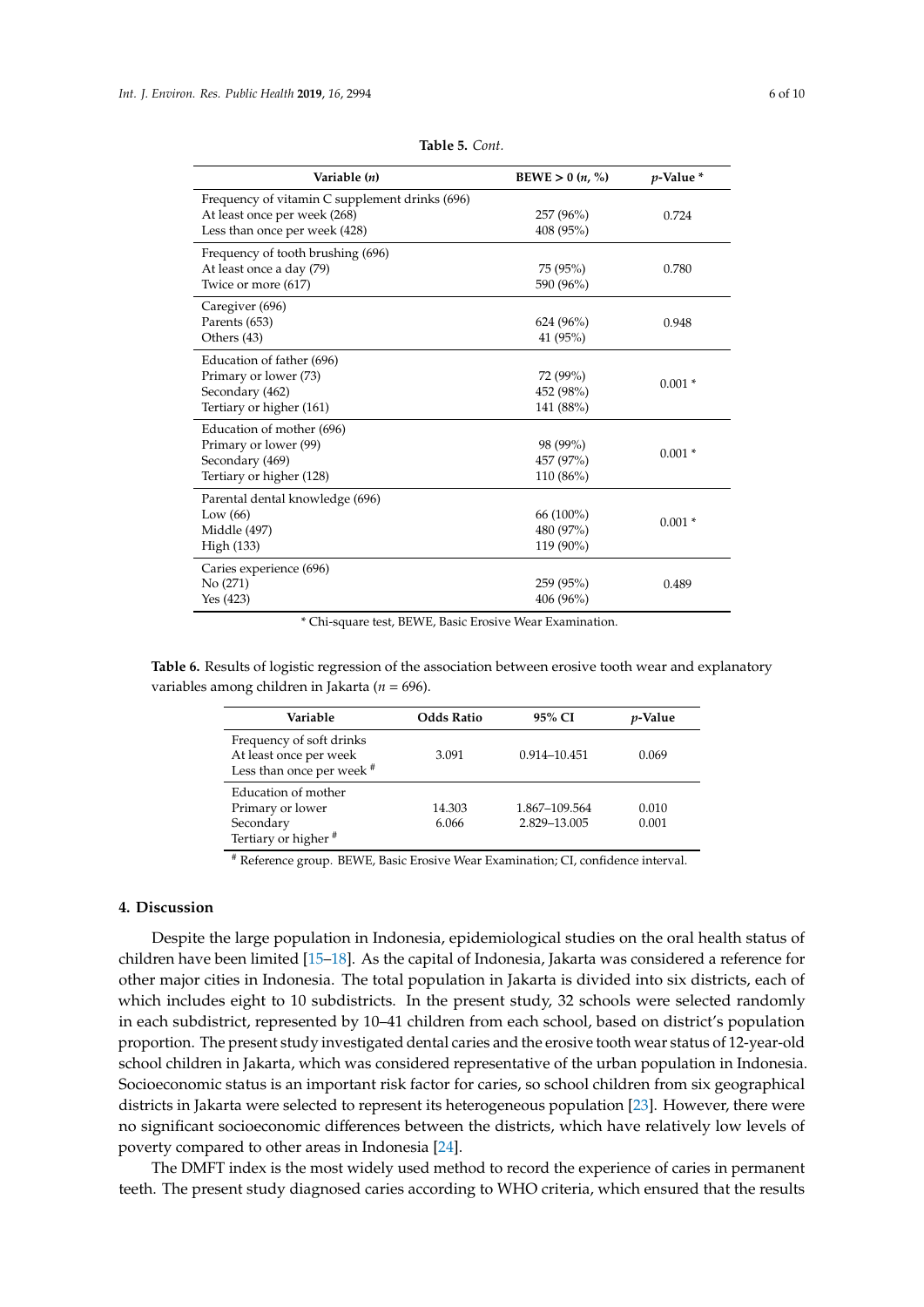were comparable with those from other countries. Several indices are available to measure erosive tooth wear status [\[25\]](#page-8-14), including the BEWE [\[22\]](#page-8-11), the Smith and Knight Tooth Wear Index [\[26\]](#page-8-15), and the Simplified Scoring Criteria for Tooth Wear Index [\[27\]](#page-8-16). However, there is little agreement in terms of which index should be used as the standardized method in epidemiological surveys. The BEWE index was introduced in 2007 and has been used to identify erosive tooth wear at the patient level. It has been used in epidemiological surveys worldwide [\[21](#page-8-10)[,28\]](#page-8-17). In the present study, the BEWE index was used to assess erosive tooth wear, as it is a validated and simple instrument, which is less time-consuming and more practical than other measures [\[29\]](#page-8-18). In addition, by using a widely adopted instrument, the results of this study can be compared with those of others, which increases its impact.

The present study found that 61% of 12-year-old Indonesian children were affected by dental caries, and the mean DMFT score was 1.58. The prevalence of caries and DMFT score were higher than those in other regions of southeast Asian [\[21](#page-8-10)[,30](#page-8-19)[,31\]](#page-8-20), which indicated that these Indonesian children had a poorer oral health status. In this study, girls were more likely to have dental caries. This was consistent with a widely documented argument that females have presented with a higher prevalence of dental caries than males throughout time and across cultures [\[32,](#page-9-0)[33\]](#page-9-1). Teeth eruption usually occurs earlier in girls than in boys, and the longer period of exposure can lead to a longer duration of contact between teeth and a cariogenic oral environment [\[33\]](#page-9-1). The present study demonstrated that a high frequency of soft drink intake was a risk factor associated with dental caries in Indonesian children. It is well accepted that soft drinks can cause dental caries due to their high sugar content, which can be metabolized by oral biofilms to generate acid, which can lead to the demineralization of hard tissues and dental caries [\[34\]](#page-9-2). The findings of the present study confirmed the association between the intake of soft drinks and the presence of dental caries in school children. The survey also reported that children whose fathers were less well educated were more likely to have dental caries. In Indonesia, males are the dominant family members. It may be that the children of fathers with low education levels may have unhealthy dietary habits, which can be associated with dental caries. This result supported the fact that educational level is a key factor for caries worldwide [\[35\]](#page-9-3).

The present study revealed that almost all participants had erosive tooth wear, and the prevalence was higher compared with that in other countries [\[21,](#page-8-10)[36](#page-9-4)[–38\]](#page-9-5). This difference may be attributed to dietary behaviors and socioeconomic factors. A higher frequency of soft drink intake can be a risk factor associated with erosive tooth wear. Theories have stated that the extrinsic etiology of dental erosion is associated with exposure to acidic substances; thus, more frequent exposure of the teeth to acidic substance increases their erosion [\[39\]](#page-9-6). The results of the chi-square test revealed that fathers' and mothers' education levels were associated with the prevalence of erosive tooth wear. In addition, the dental knowledge of parents was associated with the presence of erosive tooth wear in children. The level of education and dental knowledge of parents can affect their daily life decisions about their child's dietary intake of acid. Therefore, less knowledge and a lack of education can increase the risk of children suffering from erosive tooth wear [\[21\]](#page-8-10).

It is crucial to identify oral health problems in children and the risk factors associated with these problems to ensure the effective planning and delivery of subsequent interventions. Based on the global goals for oral health 2020 [\[40\]](#page-9-7), it is essential to evaluate the current oral health situation and set adequate oral health goals, objectives, and targets. One target is to reduce the DMFT score, especially the D component, of 12-year-olds [\[40\]](#page-9-7). The present study found that dental caries and erosive tooth wear were prevalent in 12-year-old Indonesian children. Almost all dental caries were untreated, which may be due to inequity in the use of dental care services. A previous study reported that those living in remote areas of Indonesia had insufficient access to dental care due to the unequal distribution of dental care services between urban and rural areas [\[41\]](#page-9-8). However, children recruited to the present study lived in the capital city of Indonesia; therefore, these children should have had sufficient access to oral health care. Furthermore, basic dental services by a general dentist are included in universal health coverage [\[24\]](#page-8-13). Despite this, dental healthcare utilization is still relatively low, and children still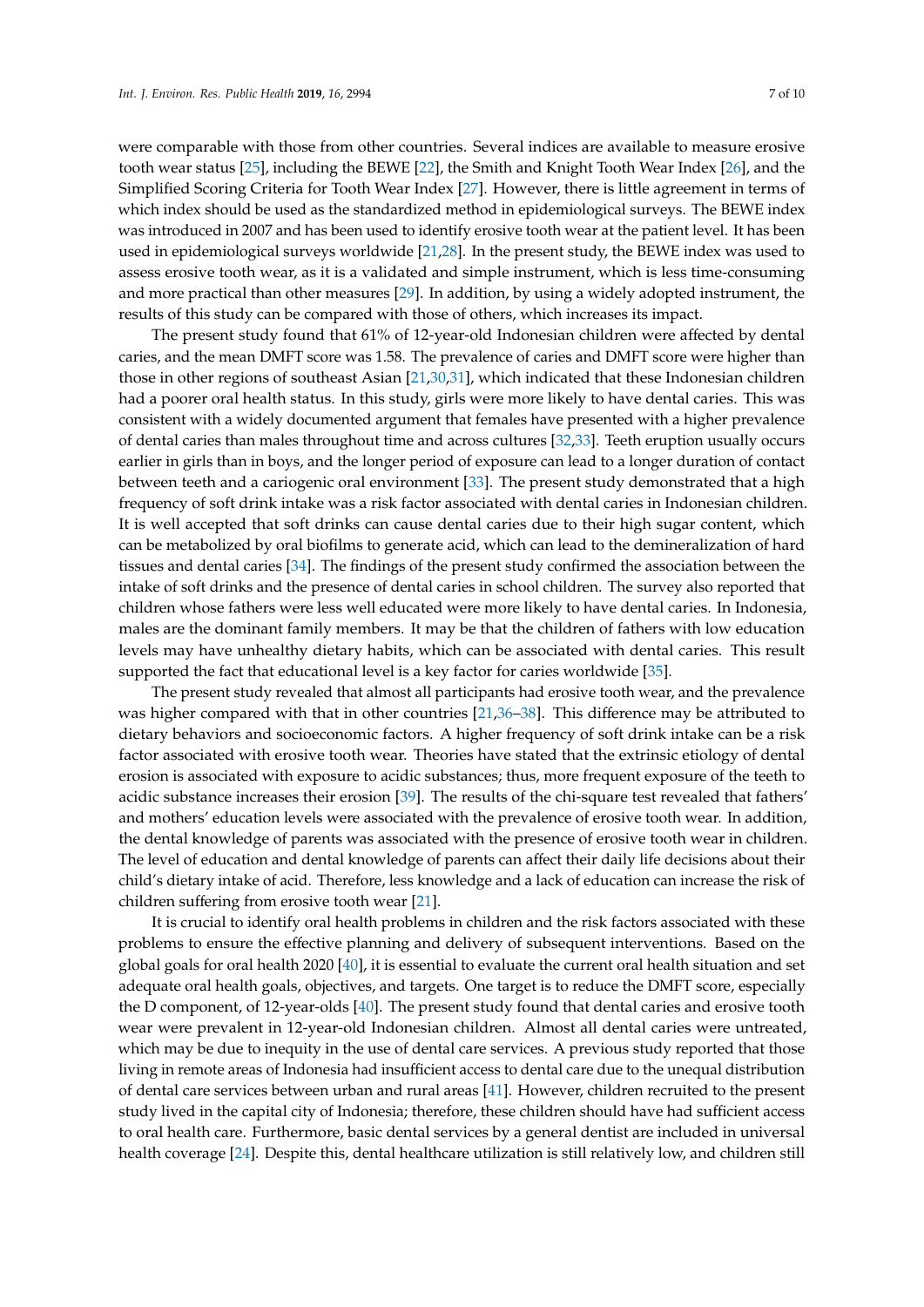have poor oral health [\[42\]](#page-9-9). Currently, patients seek dental care for pain rather than using it as a regular preventive measure [\[43\]](#page-9-10).

A limitation of this study is that data on the clinical consequences of untreated dental caries, such as pulpal involvement, ulceration caused by dislocated tooth fragments, fistula and abscess (PUFA) were not collected. As there is a low care index in this group, this aspect would be interesting, as it is almost inevitable that within some years, it would result in acute treatment need (for pain, abscess, and so on) [\[44\]](#page-9-11). In the present study, most parents claimed that their children brushed their teeth at least twice or more per day; however, no relationship between oral hygiene behaviors and dental caries was found. Therefore, parental education and dental knowledge, which can influence a child's dietary habits, may be the most important factors related to the compromised oral health of Indonesian school children. Oral health programs for children and parents should be developed and implemented according to evidence-based dentistry [\[45\]](#page-9-12). Currently, there is insufficient evidence for the efficacy of oral health programs for reducing caries in Indonesia. Further research should be conducted to evaluate potential interventions to improve the oral health of Indonesian children.

#### **5. Conclusions**

In conclusion, more than 50% of 12-year-old children in the present study had dental caries, which were mostly untreated. A high frequency of soft drink intake, fathers' educational attainment, and being female were associated with a higher prevalence of caries. Many children had signs of erosive tooth wear, which was associated with their mothers' level of educational attainment.

**Supplementary Materials:** The following are available online at http://[www.mdpi.com](http://www.mdpi.com/1660-4601/16/16/2994/s1)/1660-4601/16/16/2994/s1, File S1: Oral Health Questionnaire.

**Author Contributions:** Conceptualization, C.H.C. and A.R.; methodology, S.Z.; formal analysis, D.A.M. and S.S.G; investigation, S.Z.; resources, D.A.M; data curation, D.A.M.; writing—original draft preparation, D.A.M.; writing—review and editing, S.S.G., D.A.M., A.R. and C.H.C.; supervision, A.R.; project administration, D.A.M.; funding acquisition, A.R.

**Funding:** This research was funded by Universitas Indonesia.

**Acknowledgments:** We thank Annisa Septalita, Ary Agustanti, and Robbykha Rosalien for their support of the fieldwork. The authors are also grateful to the children and families who participated in this study and to the teachers who supported and facilitated it.

**Conflicts of Interest:** The authors declare no conflicts of interest. The funders had no role in the design of the study; in the collection, analyses, or interpretation of data; in the writing of the manuscript; or in the decision to publish the results.

#### **References**

- <span id="page-7-0"></span>1. Petersen, P.E.; Bourgeois, D.; Ogawa, H.; Estupinan-Day, S.; Ndiaye, C. The global burden of oral diseases and risks to oral health. *Bull. World Health Organ.* **2005**, *83*, 661–669. [\[PubMed\]](http://www.ncbi.nlm.nih.gov/pubmed/16211157)
- <span id="page-7-1"></span>2. Chu, C.H.; Chau, A.M.; Lo, E.C.; Lam, A. Planning and implementation of community oral health programs for caries management in children. *Gen. Dent.* **2012**, *60*, 210–215. [\[PubMed\]](http://www.ncbi.nlm.nih.gov/pubmed/22623460)
- <span id="page-7-2"></span>3. Jokovic, A.; Locker, D.; Tompson, B.; Guyatt, G. Questionnaire for measuring oral health-related quality of life in eight-to ten-year-old children. *Pediatr. Dent.* **2004**, *26*, 512–518. [\[PubMed\]](http://www.ncbi.nlm.nih.gov/pubmed/15646914)
- <span id="page-7-3"></span>4. Wong, H.M.; McGrath, C.P.; King, N.M.; Lo, E.C. Oral health-related quality of life in Hong Kong preschool children. *Caries Res.* **2011**, *45*, 370–376. [\[CrossRef\]](http://dx.doi.org/10.1159/000330231) [\[PubMed\]](http://www.ncbi.nlm.nih.gov/pubmed/21822015)
- <span id="page-7-4"></span>5. Petersen, P.E. The world oral health report 2003: Continuous improvement of oral health in the 21st century—The approach of the who global oral health programme. *Community Dent. Oral Epidemiol.* **2003**, *31*, 3–24. [\[CrossRef\]](http://dx.doi.org/10.1046/j..2003.com122.x)
- <span id="page-7-5"></span>6. Linnett, V.; Seow, W.K. Dental erosion in children: A literature review. *Pediatr. Dent.* **2001**, *23*, 37–43.
- <span id="page-7-6"></span>7. Taji, S.; Seow, W.K. A literature review of dental erosion in children. *Aust. Dent. J.* **2010**, *55*, 358–367. [\[CrossRef\]](http://dx.doi.org/10.1111/j.1834-7819.2010.01255.x)
- <span id="page-7-7"></span>8. Carvalho, T.S.; Lussi, A.; Jaeggi, T.; Gambon, D.L. Erosive tooth wear in children. In *Erosive Tooth Wear*; Karger Publishers: Berlin, Germany, 2014; Volume 25, pp. 262–278. [\[CrossRef\]](http://dx.doi.org/10.1159/000360712)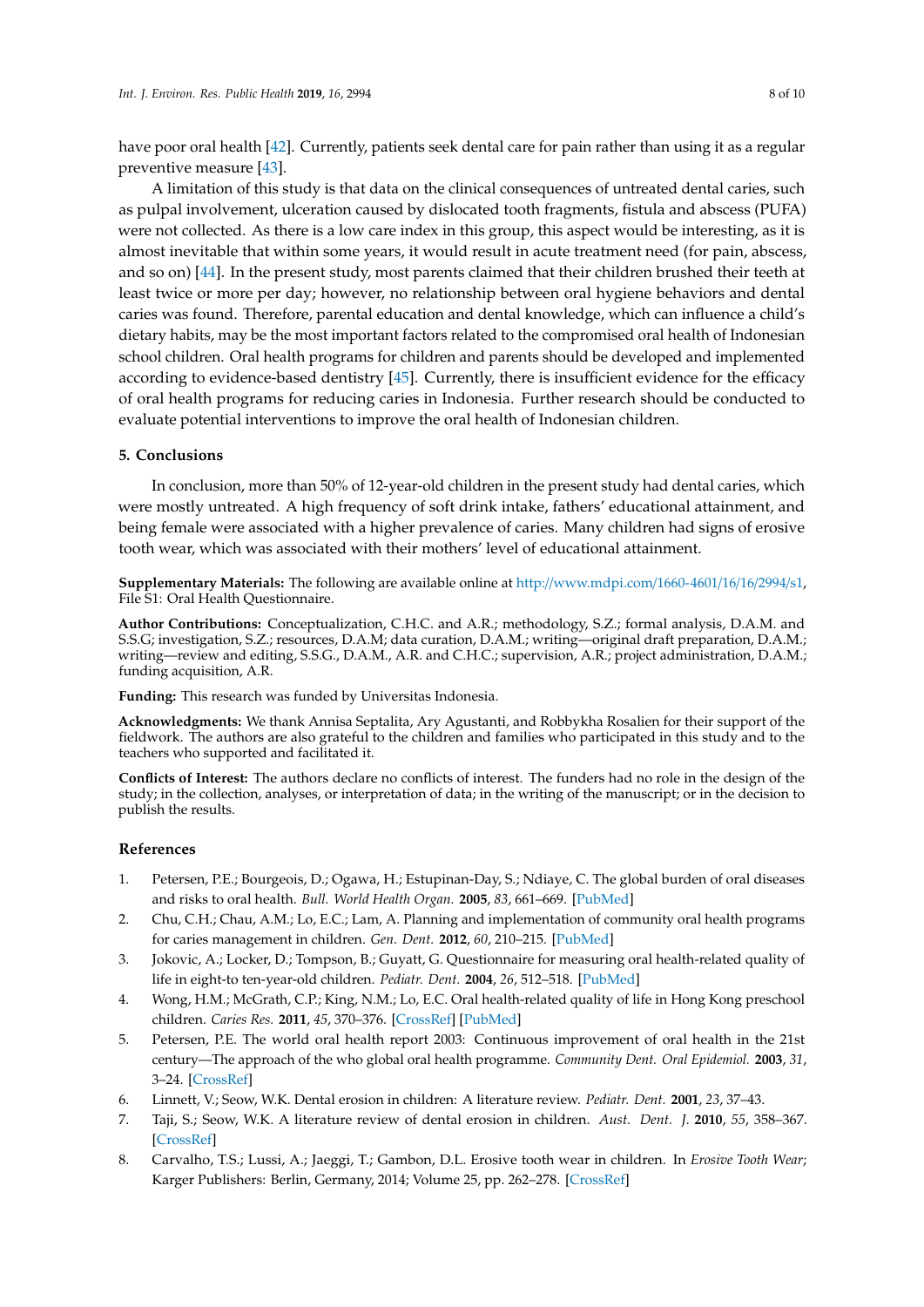- <span id="page-8-0"></span>9. Lussi, A.; Jaeggi, T. Erosion-diagnosis and risk factors. *Clin. Oral Investig.* **2008**, *12*, 5–13. [\[CrossRef\]](http://dx.doi.org/10.1007/s00784-007-0179-z)
- <span id="page-8-1"></span>10. Chongsuvivatwong, V.; Phua, K.H.; Yap, M.T.; Pocock, N.S.; Hashim, J.H.; Chhem, R.; Lopez, A.D.; Wilopo, S.A. Health and health-care systems in southeast Asia: Diversity and transitions. *Lancet.* **2011**, *377*, 429–437. [\[CrossRef\]](http://dx.doi.org/10.1016/S0140-6736(10)61507-3)
- <span id="page-8-2"></span>11. Rahardjo, A.; Maharani, D.A.; Kiswanjaya, B.; Idrus, E.; Nicholson, J.; Cunningham, P.; Schäfer, F. Measurement of toothbrushing frequency, time of day and duration of adults and children in Jakarta, Indonesia. *J. Dent. Indones.* **2014**, *21*, 87–90. [\[CrossRef\]](http://dx.doi.org/10.14693/jdi.v21i3.251)
- <span id="page-8-3"></span>12. World Health Organization. *Oral Health Surveys: Basic Methods*; World Health Organization: Geneva, Switzerland, 2013.
- <span id="page-8-4"></span>13. Dugmore, C.R.; Rock, W.P. The prevalence of tooth erosion in 12-year-old children. *Br. Dent. J.* **2004**, *196*, 279–282. [\[CrossRef\]](http://dx.doi.org/10.1038/sj.bdj.4811040) [\[PubMed\]](http://www.ncbi.nlm.nih.gov/pubmed/15017417)
- <span id="page-8-5"></span>14. Huew, R.; Waterhouse, P.; Moynihan, P.; Kometa, S.; Maguire, A. Dental caries and its association with diet and dental erosion in Libyan schoolchildren. *Int. J. Paediatr. Dent.* **2012**, *22*, 68–76. [\[CrossRef\]](http://dx.doi.org/10.1111/j.1365-263X.2011.01170.x) [\[PubMed\]](http://www.ncbi.nlm.nih.gov/pubmed/21831127)
- <span id="page-8-6"></span>15. Maharani, D.A.; Adiatman, M.; Rahardjo, A.; Burnside, G.; Pine, C. An assessment of the impacts of child oral health in Indonesia and associations with self-esteem, school performance and perceived employability. *BMC Oral Health* **2017**, *17*, 65. [\[CrossRef\]](http://dx.doi.org/10.1186/s12903-017-0358-5) [\[PubMed\]](http://www.ncbi.nlm.nih.gov/pubmed/28327110)
- 16. Rosalien, R.; Saragih, F.A.I.; Agustanti, A.; Setiawati, F.; Maharani, D.A. Validity of Self-perceived and Clinically Diagnosed Gingival Status among 12–15-year-old Children in Indonesia. *Asian Pac. Isl. Nurs. J.* **2019**, *4*, 72–76. [\[CrossRef\]](http://dx.doi.org/10.31372/20190402.1033) [\[PubMed\]](http://www.ncbi.nlm.nih.gov/pubmed/31259232)
- 17. Rachmawati, Y.L.; Rahardjo, A.; Maharani, D.A. Assessment of parents' and children's oral health-related behavior. *J. Stomatol.* **2018**, *71*, 344–349. [\[CrossRef\]](http://dx.doi.org/10.5114/jos.2018.83408)
- <span id="page-8-7"></span>18. Darwita, R.R.; Rahardjo, A.; Andreas, P.; Setiawati, F.; Adiatman, M.; Maharani, D.A. The Behavior Change on Brushing Teeth of Children by Mothers Using a Periodic Dental Health Evaluation Card. *J. Int. Dent. Med. Res.* **2016**, *9*, 277–281.
- <span id="page-8-8"></span>19. Von Elm, E.; Altman, D.G.; Egger, M.; Pocock, S.J.; Gøtzsche, P.C.; Vandenbroucke, J.P. The Strengthening the Reporting of Observational Studies in Epidemiology (STROBE) statement: Guidelines for reporting observational studies. *Ann. Intern. Med.* **2007**, *147*, 573–577. [\[CrossRef\]](http://dx.doi.org/10.7326/0003-4819-147-8-200710160-00010) [\[PubMed\]](http://www.ncbi.nlm.nih.gov/pubmed/17938396)
- <span id="page-8-9"></span>20. Adiatman, M.; Yuvana, A.L.; Nasia, A.A.; Rahardjo, A.; Maharani, D.A.; Zhang, S. Dental and gingival status of 5 and 12-year-old children in Jakarta and it's satellite cities. *J. Dent. Indones.* **2016**, *23*, 5–9. [\[CrossRef\]](http://dx.doi.org/10.14693/jdi.v23i1.982)
- <span id="page-8-10"></span>21. Zhang, S.; Chau, A.M.; Lo, E.C.; Chu, C.H. Dental caries and erosion status of 12-year-old Hong Kong children. *BMC Public Health* **2014**, *14*, 7. [\[CrossRef\]](http://dx.doi.org/10.1186/1471-2458-14-7)
- <span id="page-8-11"></span>22. Bartlett, D.; Ganss, C.; Lussi, A. Basic erosive wear examination (BEWE): A new scoring system for scientific and clinical needs. *Clin. Oral Investig.* **2008**, *12*, 65–68. [\[CrossRef\]](http://dx.doi.org/10.1007/s00784-007-0181-5)
- <span id="page-8-12"></span>23. Rachmawati, Y.L.; Maharani, D.A.; Oho, T. Cross-cultural adaptation and psychometric properties of the Indonesia version of the self-efficacy oral health questionnaire for adolescents. *Int. J. Paediatr. Dent.* **2019**, *29*, 345–351. [\[CrossRef\]](http://dx.doi.org/10.1111/ipd.12472) [\[PubMed\]](http://www.ncbi.nlm.nih.gov/pubmed/30710462)
- <span id="page-8-13"></span>24. Agustina, R.; Dartanto, T.; Sitompul, R.; Susiloretni, K.A.; Achadi, E.L.; Taher, A.; Thabrany, H.; Shankar, H.; Sudarmono, P.; Sungkar, S.; et al. Universal health coverage in Indonesia: Concept, progress, and challenges. *Lancet* **2019**, *393*, 75–102. [\[CrossRef\]](http://dx.doi.org/10.1016/S0140-6736(18)31647-7)
- <span id="page-8-14"></span>25. López-Frías, F.J.; Castellanos-Cosano, L.; Martín-González, J.; Llamas-Carreras, J.M.; Segura-Egea, J.J. Clinical measurement of tooth wear: Tooth wear indices. *J. Clin. Exp. Dent.* **2012**, *4*, 48–53. [\[CrossRef\]](http://dx.doi.org/10.4317/jced.50592) [\[PubMed\]](http://www.ncbi.nlm.nih.gov/pubmed/24558525)
- <span id="page-8-15"></span>26. Smith, B.G.; Knight, J.K. An index for measuring the wear of teeth. *Br. Dent. J.* **1984**, *156*, 435–438. [\[CrossRef\]](http://dx.doi.org/10.1038/sj.bdj.4805394)
- <span id="page-8-16"></span>27. Bardsley, P.F.; Taylor, S.; Milosevic, A. Epidemiological studies of tooth wear and dental erosion in 14-year-old children in North West England. Part 1: The relationship with water fluoridation and social deprivation. *Br. Dent. J.* **2004**, *197*, 413–416. [\[CrossRef\]](http://dx.doi.org/10.1038/sj.bdj.4811722)
- <span id="page-8-17"></span>28. Duangthip, D.; Chen, K.J.; Gao, S.S.; Lussi, A.; Lo, E.C.; Chu, C.H. Erosive tooth wear among preschool children in Hong Kong. *Int. J. Paediatr. Dent.* **2018**, *29*, 185–192. [\[CrossRef\]](http://dx.doi.org/10.1111/ipd.12457)
- <span id="page-8-18"></span>29. Mulic, A.; Tveit, A.B.; Wang, N.J.; Hove, L.H.; Espelid, I.; Skaare, A.B. Reliability of two clinical scoring systems for dental erosive wear. *Caries Res.* **2010**, *44*, 294–299. [\[CrossRef\]](http://dx.doi.org/10.1159/000314811)
- <span id="page-8-19"></span>30. Chu, C.H.; Wong, A.W.; Lo, E.C.; Courtel, F. Oral health status and behaviours of children in rural districts of Cambodia. *Int. Dent. J.* **2008**, *58*, 15–22. [\[CrossRef\]](http://dx.doi.org/10.1111/j.1875-595X.2008.tb00172.x)
- <span id="page-8-20"></span>31. Jürgensen, N.; Petersen, P.E. Oral health and the impact of socio-behavioural factors in a cross sectional survey of 12-year old school children in Laos. *BMC Oral Health* **2009**, *9*, 29. [\[CrossRef\]](http://dx.doi.org/10.1186/1472-6831-9-29)